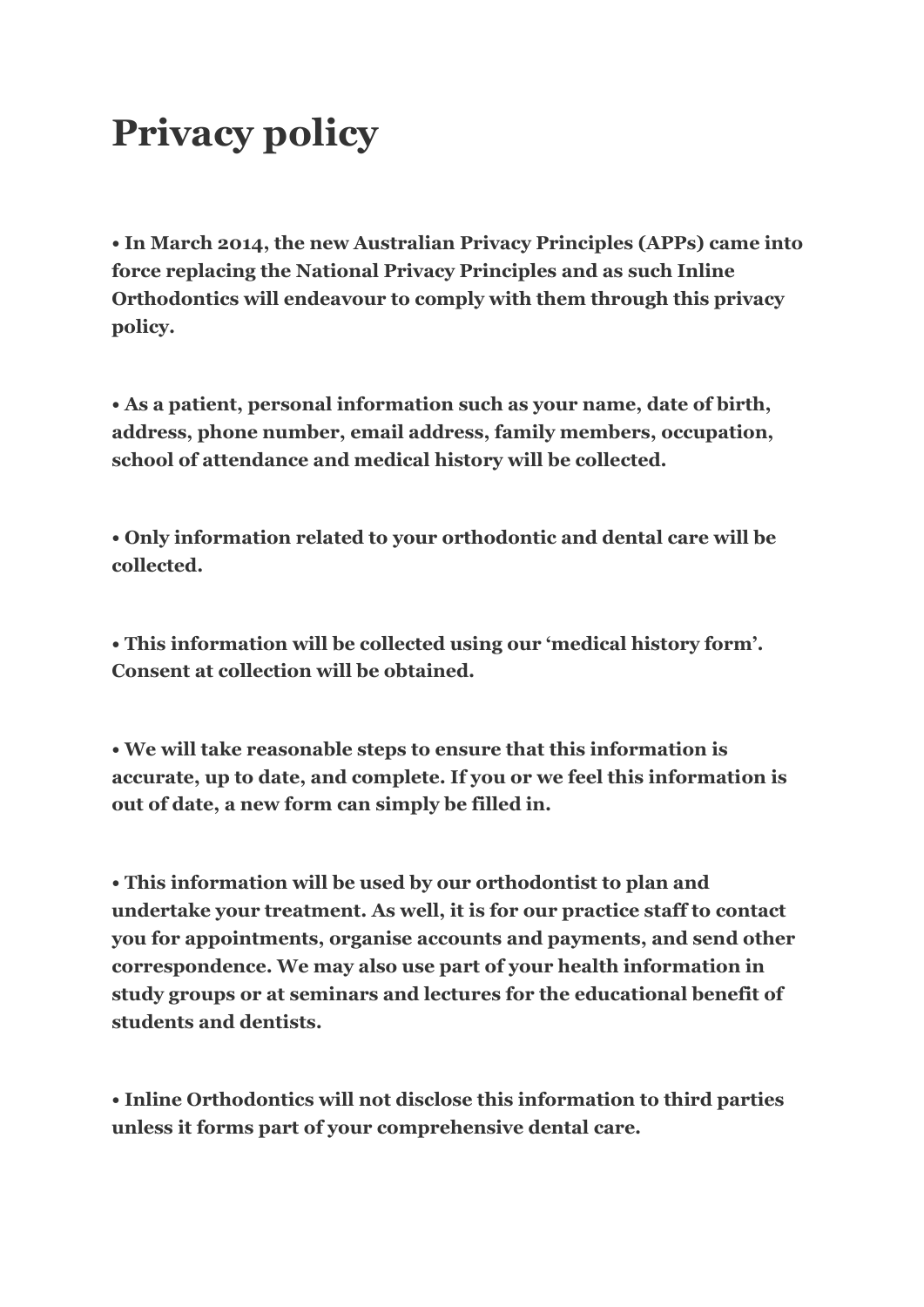**• Information about yourself may be disclosed to other health practitioners to assist in your treatment.** 

**• Very limited personal information may be released to overseas recipients as we use orthodontic technologies (such as Invisalign) based overseas. We will ensure that these recipients do not breach the APPs or that they are bound by similar laws.** 

**• Access to your personal information is available upon request.**

**• We may need to deny access to personal information in certain exceptional circumstances. In such cases we will provide written notice for the reasons for refusal.** 

**• If you wish to query or complain about any privacy issues please feel free to contact our practice manager. Anonymity can be requested.** 

**• This privacy policy will be available electronically on our website free of charge but can also be made available in hardcopy for anyone who asks.** 

**• If we receive unsolicited personal information that could not have been obtained had we solicited the information, we will as soon as practically possible but only if it is lawful and reasonable to do so, destroy the information.** 

**• Inline Orthodontics has sufficient physical and electronic security to ensure that personal information is protected from misuse, interference, loss, modification, or unauthorized access.** 

**• If we no longer need your personal information we will take reasonable**